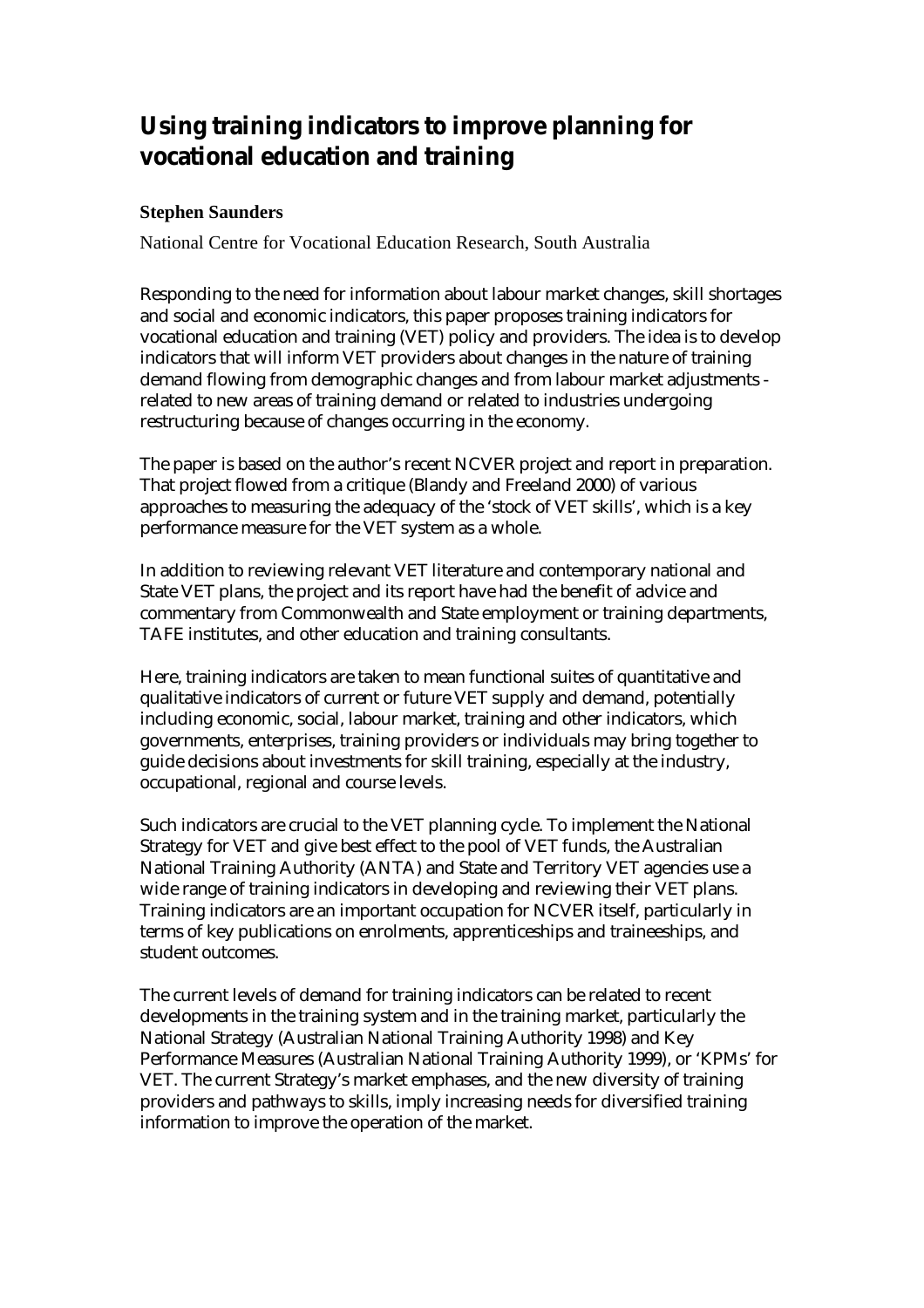Pre- and post-ANTA, major Commonwealth, State and other uses of training indicators since the 1970s can be classified and described. These include uses for youth education and training, training policy, skilled migration, job placement needs and vocational guidance. The author's assessment is that this ongoing work has proved its worth for policy and program purposes, especially when it successfully synthesises major demand-side and supply-side training indicators, or derives actual measures that compare training demand to training supply.

Recent initiatives in the VET sector (new VET student and employer surveys began in 1995 – see NCVER 1999a and 1999b) and in employment and education (there are fresh approaches to job outlook and student information programs – see DEWRSB 2000 and Ashenden and Milligan 2000) create fresh possibilities for the better use of training indicators in VET planning and in vocational guidance.

State and regional VET plans are increasingly the place where the important VET decisions are made and training indicators can have a major impact. Whereas published State and regional VET plans (for example DTWA 1999 and OTFE 1999) appear to be organised primarily along industry lines, unpublished TAFE institutelevel plans appear to be expressed more in terms of the (adjustments to) provision of educational *courses* that will give effect to industry and regional planning priorities.

Useful directions for the practical use of training indicators can be discussed, as below, in terms of: the national planning background; the place of indicators in VET planning; the market for training indicators; needs and gaps for indicators; classification, forecasting and resourcing issues; and the aptness of indicators for the VET climate.

Training indicators help in meeting the needs of the National Strategy and the measurement framework for the VET system. In recent years, they have often been developed to assess stocks of skills and client outcomes, items that have now become KPM 2 and KPM 4.

A range of supply and demand training indicators are used in national and State VET planning and region-industry planning. There appears to be limited formal assessment of the usefulness and accuracy of the indicators used in developing successive plans. The processes and indicators used for VET performance measurement and evaluation tend to follow somewhat different tracks to those used for VET forward planning.

There is evidence of persistent demand for the 'public good' of training indicators. NCVER responds to demands for training indicators with a range of national and State analyses of VET enrolment, training and student outcomes. For State VET planning purposes, States and Territories can and do supplement these analyses with their own systems data on VET students, other statistical analyses and industry survey sources.

With increasing diversification and deregulation of the training market, there are important needs and gaps for training indicators directed to regional and TAFE institute planning processes and decisions. The tools and indicators available at these levels can be improved.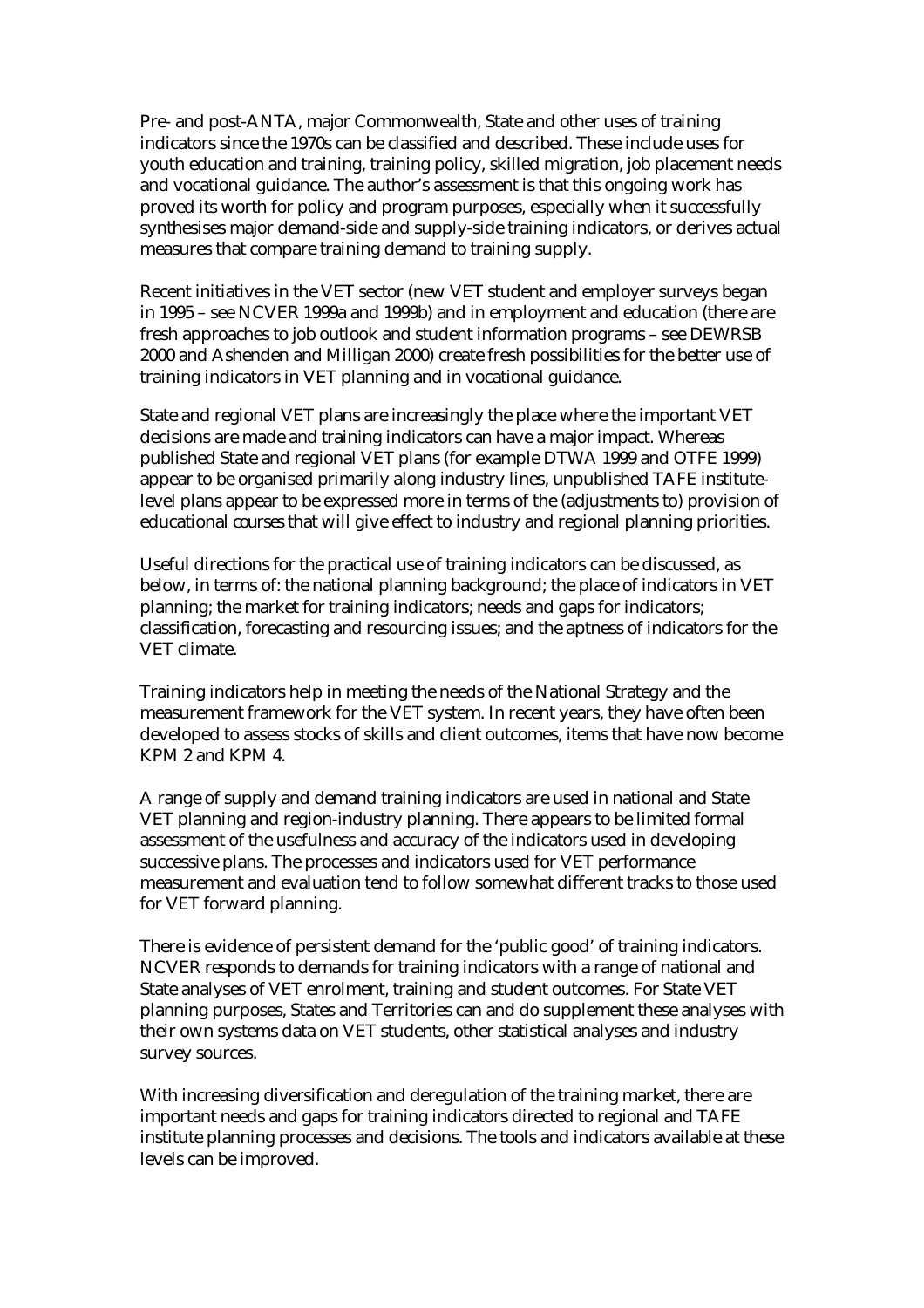Institute planning and the use of indicators for institute comparisons are issues of some sensitivity. There is continuing debate about the most useful frameworks (industry, discipline, field of study or unit of competency) for VET planning and indicators, and the extent to which the preferred array of training indicators should emphasise (industry) forecasts.

The preference among State VET planners appears to be to use industry and occupational forecasts as just one, and not necessarily the predominant, set of training indicators that contribute to VET plans and planning decisions. This seems reasonable if VET systems are taken to have both leading and following roles in developing skill solutions for industry and individuals.

The debate tends to focus on the best techniques and training indicators for VET planning, but continuity in VET organisational resources and expertise is just as important as technique in improving judgments and inferences. Resources and expertise, in NCVER and State VET agencies, matter greatly if training indicators are to make their best contribution to sustainable improvements in VET planning.

To emphasise this point, it may be noted that available and current training indicators have been used successfully to make judgments about some of the critical VET policy questions (for example, the quantity and quality of traineeships).

Over 2000-2005, these indicators offer suitable measures to assess prospects and performance in a VET system under policy and resource stresses, and flexible measures to examine VET responses to changing industry, skill and demographic trends. In particular, training indicators can be used to analyse important and topical lines of inquiry (including youth transition issues) that follow from the basic concept of KPM 2 - stocks of VET skills against desired levels.

The full report of the author's NCVER project develops summary propositions for good practice in the use of training indicators; for developing the range of training indicators; to improve the implementation of KPM 2; and to improve the dissemination of training indicators for VET planning.

Distilling the project results, the table below proposes a selection of training indicators – on the demand side, on the supply side, and comparing demand to supply – that may be used for improving assessments of changing VET demand at national, State and regional levels. The table presumes that indicators would usually need to be applied to particular industries, disciplines and fields of study.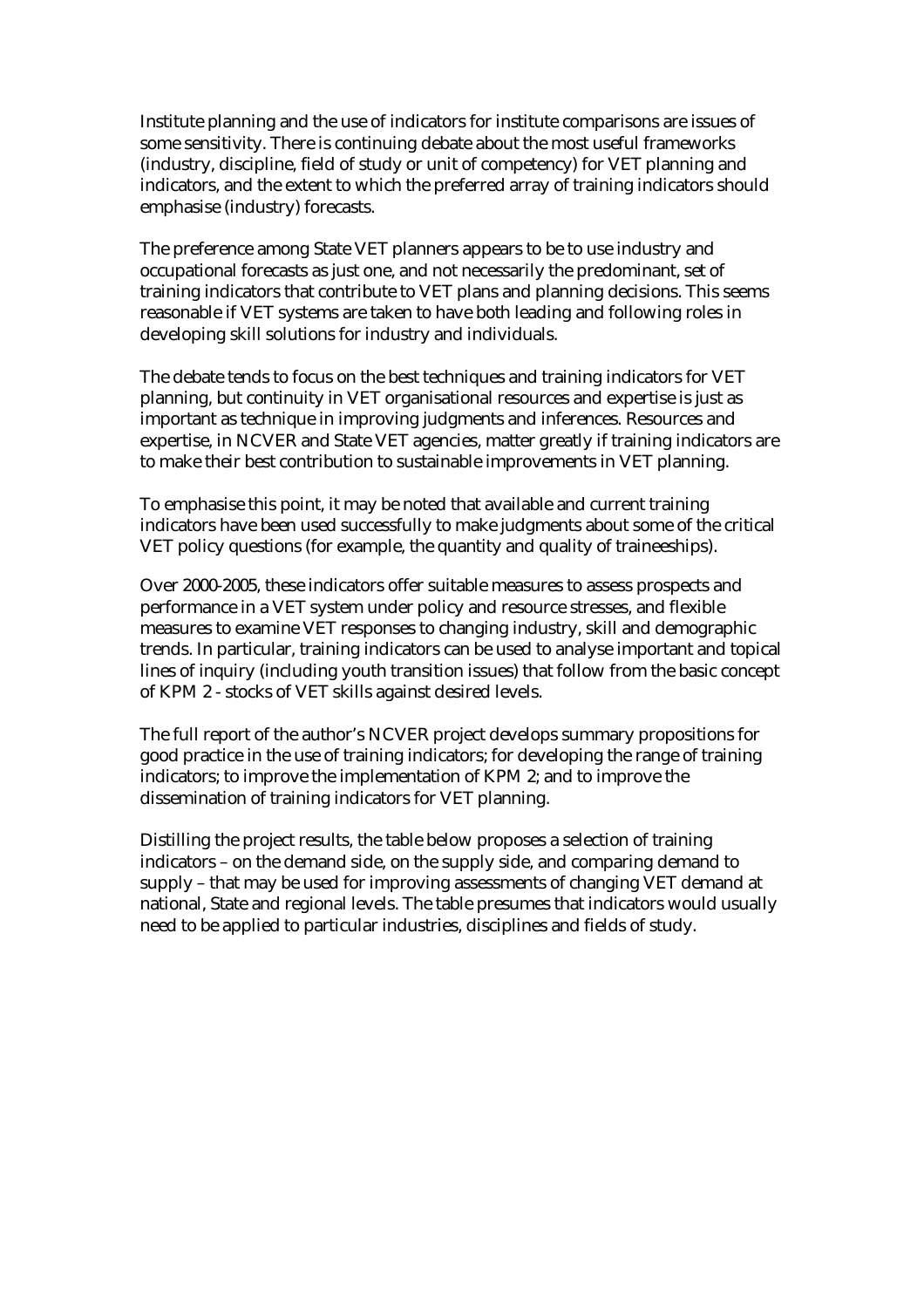| <b>Training demand indicators</b><br>(for a nominal industry)                                                                                                                                                                                                                                                                                                                                                                                                                                                                          | <b>Training supply indicators (nominal</b><br>industry, discipline or field of study)                                                                                                                                                                                                                                                                                                                                                                                                                                                                                                                       |
|----------------------------------------------------------------------------------------------------------------------------------------------------------------------------------------------------------------------------------------------------------------------------------------------------------------------------------------------------------------------------------------------------------------------------------------------------------------------------------------------------------------------------------------|-------------------------------------------------------------------------------------------------------------------------------------------------------------------------------------------------------------------------------------------------------------------------------------------------------------------------------------------------------------------------------------------------------------------------------------------------------------------------------------------------------------------------------------------------------------------------------------------------------------|
| Output and productivity, growth forecasts<br>Employment, recent employment change,<br>growth forecast<br>Assessment of 'strategic importance' (of an<br>industry to the economy)<br>Industry characteristics (size and<br>distribution of firms)<br>Industry training needs (emerging or<br>contracting skills demands)<br>Replacement demand levels<br>VET graduate employment and salaries,<br>and trends<br>Employer and student satisfaction, and<br>trends<br>Job market trends (wages and conditions)<br>(regional) demographics | VET funding and trends<br>Training providers (numbers, types, locations<br>and trends)<br>Training activity and trends<br>students, enrolments, hours and<br>trends<br>Training trends in detail<br>course enrolments, levels, completions<br>and trends<br><b>Enrolments by package</b><br>$\bullet$<br>(Competencies), and trends<br>Contracts of training, completions,<br>$\bullet$<br>and trends<br>Module enrolments, completions and<br>$\bullet$<br>trends<br>Shares of training market (by provider, by<br>pathway, by level)<br>Other supply sources (existing workers,<br>retraining, migration) |
|                                                                                                                                                                                                                                                                                                                                                                                                                                                                                                                                        | (Regional) enrolment demographics                                                                                                                                                                                                                                                                                                                                                                                                                                                                                                                                                                           |

**Table 1**: Selected training indicators for assessments of changing VET demand, at national, State and regional levels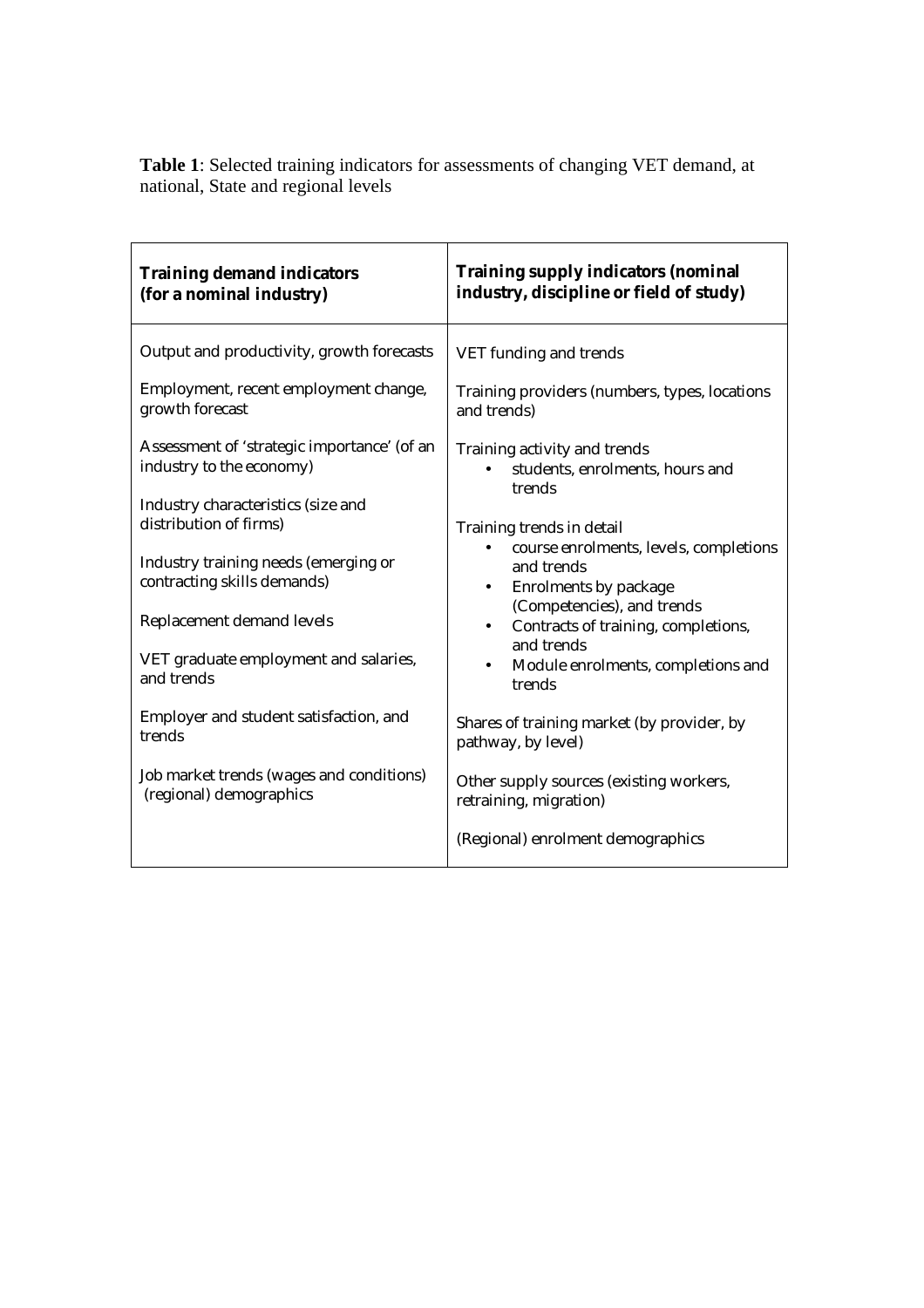#### **Derived measures (comparing demand to supply)**

Output or strategic importance (of an industry in the economy) vs VET funding levels Employment levels vs VET funding levels Employment levels vs levels of training hours Employment levels and trends vs enrolments, contracts of training, completions Growth and replacement needs vs training completions Regional demographics vs regional enrolment demographics Industry market needs vs training trends and training market shares Suggested direction of training effort (+, 0, -) Suggested training gaps and (purchasing) opportunities

**Note**: The indicators and the comparisons may be quantitative or qualitative.

#### **References**

Ashenden D and Milligan S (2000) The good universities guide to universities, TAFEs and private providers. Perth: Hobsons. [www.thegoodguides.com.au/.](http://www.thegoodguides.com.au/)

Australian National Training Authority (1998) A bridge to the future: Australia's national strategy for vocational education and training. Brisbane: Australian National Training Authority.

Australian National Training Authority (1999) Key performance measures for vocational education and training. Brisbane: Australian National Training Authority.

Blandy R and Freeland B (2000) Is the stock of VET skills adequate? Assessment methodologies. Adelaide: National Centre for Vocational Education Research.

Department of Employment, Workplace Relations and Small Business (2000) DEWRSB job outlook: September 2000. Canberra: DEWRSB.

Department of Training, Western Australia (1999) Western Australian State Training Strategy: Western Australian State Training Profile 1999-2001. Perth: Department of Training Western Australia.

National Centre for Vocational Education Research (1999a) Australian vocational education and training statistics 1999. Student Outcomes Survey: national report. Adelaide: National Centre for Vocational Education Research.